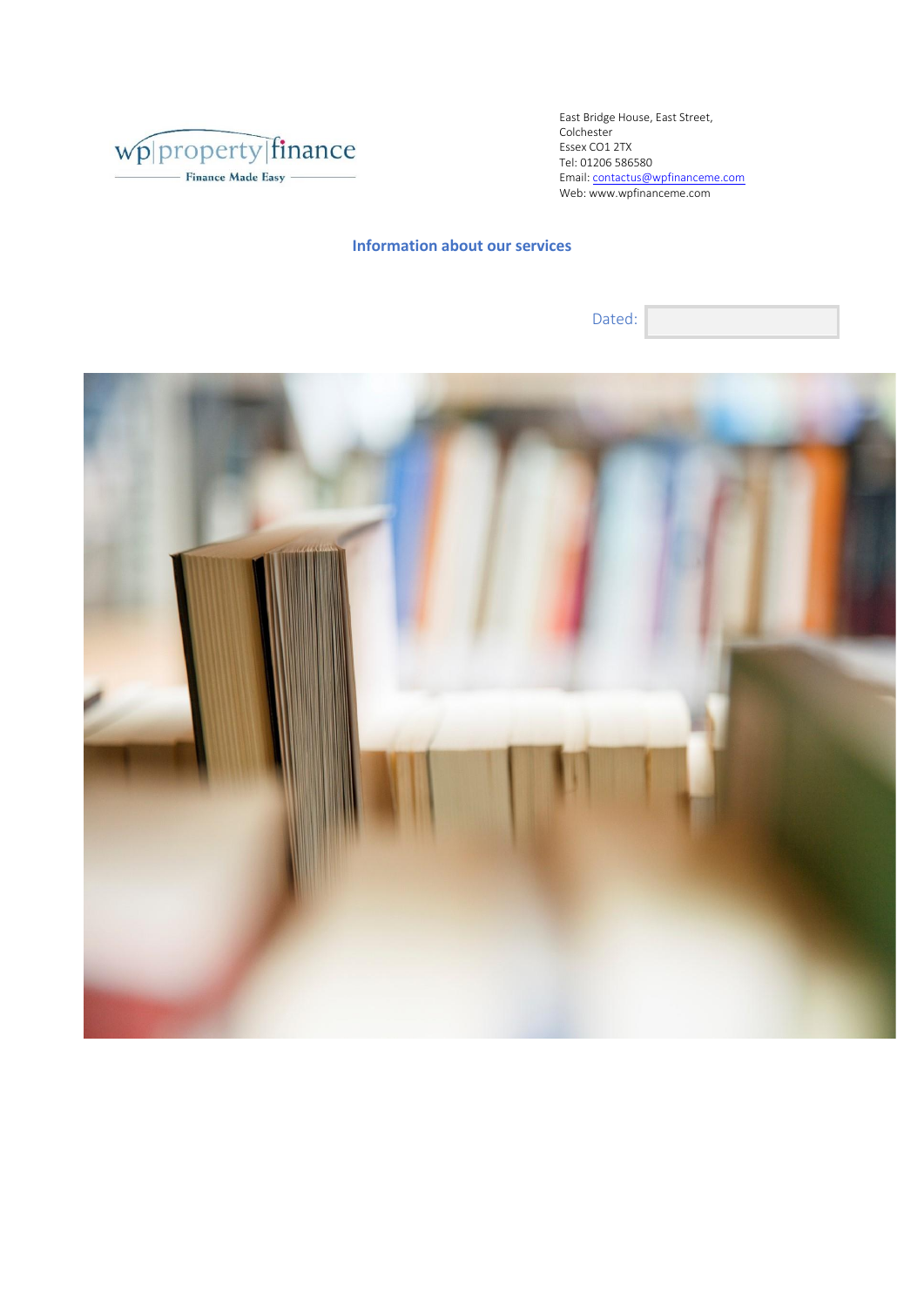#### **Contents**

## Page 2:

Our Standard agreement: About us and how we work with you Client Classification Our commitment to you Methods of communication Language Client money Introductions to a third party Data Protection.

#### Page 3:

### Mortgage Services

 Examples of alternative finance options Whose products do we offer? Which service will we provide you with? What you will have to pay us for this service? Our fee structure

#### Page 4:

 Our fee structure (continued) Typical examples of what we will charge Our refund policy Non-investment and general insurance services Non-investment and general insurance permissions Which service will we provide you with?

### Page 5:

 What will you have to pay us for this service? Consumer credit Important information Accounting to you

 Conflicts of interest **Complaints** Compensation arrangements

## Page 6:

Compensation arrangements (continued)

- Protection, Non-Investment Insurance mediation.
- **Mortgages**

Clients consent and privacy notice acknowledgement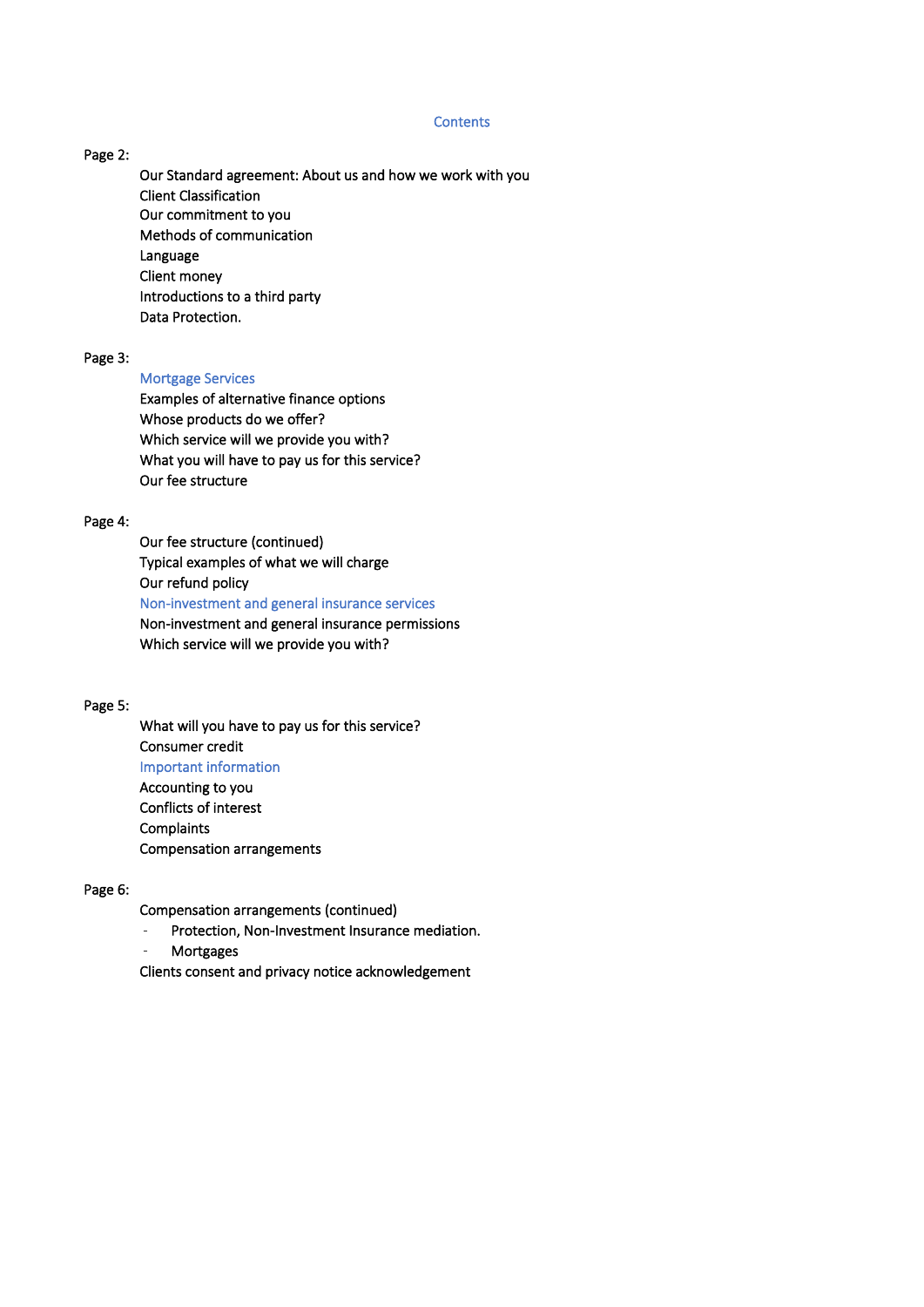#### Our Standard agreement: About us and how we work with you

WP Property Finance is the trading name of Positive Property Finance Ltd, East Bridge House, East Street, Colchester, Essex CO1 2TX, which is authorised and regulated by the Financial Conduct Authority. FCA number: 702870. You can check this on the FCA's register by visiting the website: <https://register.fca.org.uk/>or by contacting the FCA on 0800 111 6768

### Client Classification

For non-investment insurance WP Property Finance classifies all clients as "consumers, for mortgages and loans WP Property Finance classifies all mortgage customers as 'clients'," which means you are afforded all protections under the rules of the Financial Conduct Authority (FCA)

Should we need to classify you differently, we will discuss this with you however, you should be aware that you may lose a number of regulatory protections which will be outlined to you in a revised agreement.

#### Our commitment to you

Prior to providing you with any advice we will take the time to understand your current needs, circumstances and attitude to risk (where applicable). Any advice provided will be confirmed to you in writing.

WP Property Finance takes all our regulatory responsibilities very seriously and we ensure that all our staff are required to demonstrate their competence to undertake their role and our business is structured in a manner that is designed to meet in full all the requirements set by our regulator, the Financial Conduct Authority.

## Methods of communication

Unless you advise us otherwise, we will communicate with you via the following methods of communication: face to face, e-mail, telephone, letter & fax.

#### Language

Please note that all our communications and documents will be provided to you in English.

#### Client money

WP Property Finance does not handle clients' money. We never accept a cheque made out to us (unless it is a cheque in settlement of charges or disbursements for which we have sent you an invoice) or handle cash.

#### Introductions to a third party

We may receive a fee for making introductions to third party products or service providers. Should we receive a fee we will confirm in writing to you what that fee will be. When acting as an introducer, marketer or promoter of a scheme, no responsibility is accepted for any matters arising from the referral to the scheme product provider. It is your responsibility to ensure that you agree to separate Terms & Conditions with the third-party advisor.

### Data Protection

For details of our Data Protection statement and policy, please see our separate Data Protection Statement and consent form, which will be provided separately to you.

Lenders may carry out a personal credit search, company search and bankruptcy search before agreeing to lend, this may leave a footprint on your credit record.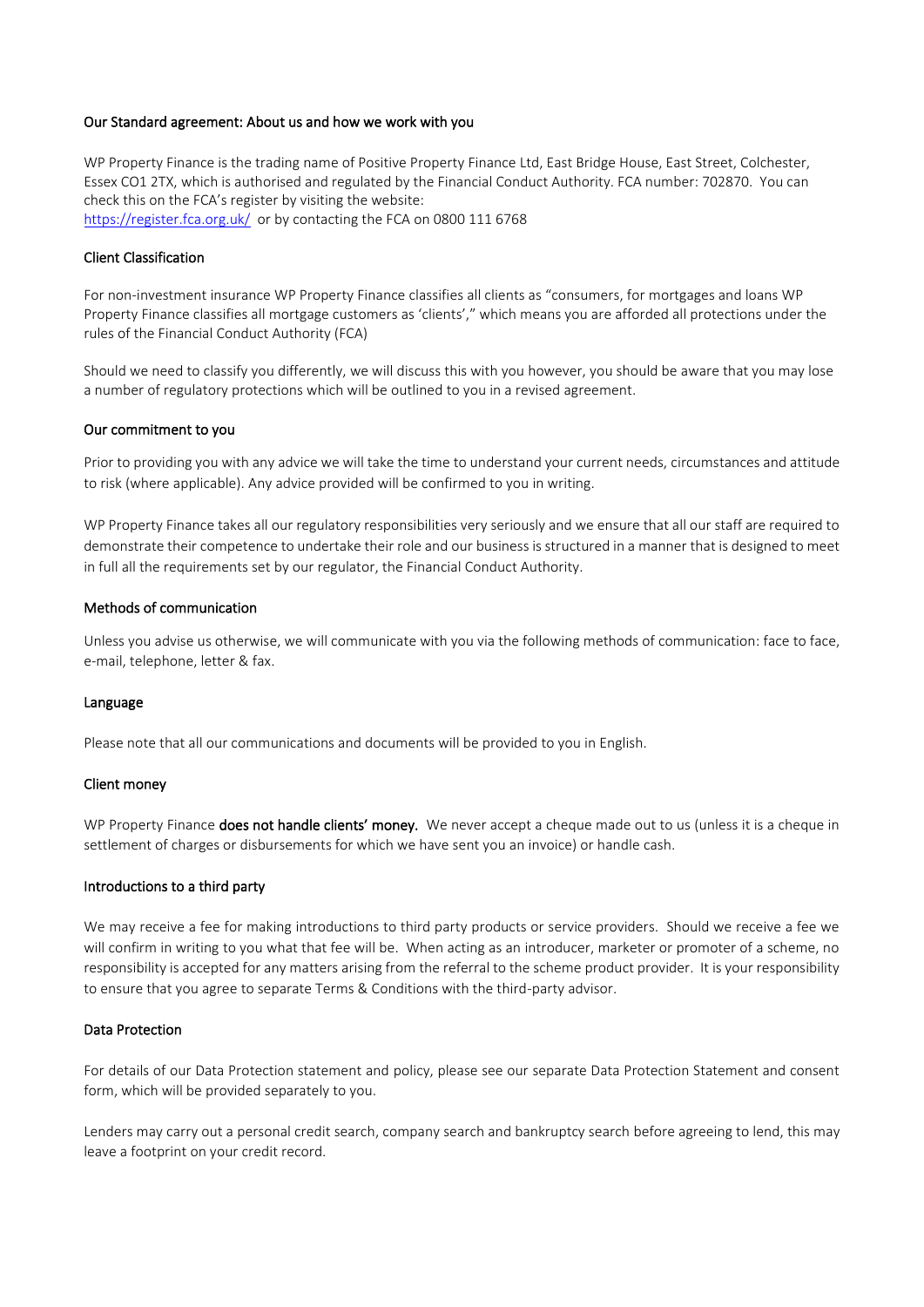#### Mortgage Services

## Whose products do we offer?

We offer a comprehensive range of mortgages from across the market but not deals that you can only obtain by going direct to a lender.

# Examples of alternative finance options

| Regulated loans                       | Specialist loans*               | Commercial loans*     |
|---------------------------------------|---------------------------------|-----------------------|
| Product transfers                     | Business buy to let             | Commercial mortgages  |
| Further advances from existing lender | Portfolio loans                 | <b>Bridging loans</b> |
| Second charge mortgages               | Offset buy to let               | Bridge to let loans   |
| Consumer buy to let                   | Rolling credit facilities       | Refurbishment loans   |
| Remortgages                           | Business but to let remortgages | Development Finance   |
| Debt consolidation                    | Expat mortgages                 | Development Exit      |

# \*these loans are unregulated and are not protected by the FCA, FOS, FSCS

# Which service will we provide you with?

We will advise and make a recommendation for you after we have assessed your needs. You may request an illustration from your adviser whenever our firm provides you with information specific to the amount you want to borrow following assessment of your needs and circumstances.

# What you will have to pay us for this service?

When considering whether we need to charge you a fee, how much we need to charge and when we would require payment, we have to assess the nature of the enquiry and understand your particular situation. We would usually ask you to complete documentation in order to provide information about your circumstances and your specific requirements. Our initial assessment is free, when this is complete we will confirm in writing exactly what we will charge and when our fees become due for payment.

We usually receive a commission from the lender on completion of the loan and we will take this into consideration when agreeing what we should charge. We do, however, also need to consider how we are remunerated should we not receive any commission should the loan not complete for reasons outside our control, yet we have still provided all the services we agreed at the outset.

Should you wish, you can request to view the commission rates from each of the lenders we have considered at the time that we make our recommendation to you. You will receive an illustration when considering a particular mortgage which will tell you about any fees relating to it.

## Our fee structure

Our broker fees are usually applied in two stages. Following the free assessment, and with your instructions to proceed, we would request a fee to cover the costs of packaging, completing and submitting your application. Any additional fee will cover the costs of processing your application, dealing with the lender's requests, assisting any third parties such as your legal team and our advice and recommendation. This fee will be due when a formal offer is issued by the lender and payable directly to us.

Standard regulated mortgages for home movers and improvers are usually straight forward and the fees we charge would reflect this. Of course, there may be occasions where your circumstances could be more complex such as debt, work or credit related issues among many other unusual situations we need to address . These will require more of our adviser's time to research and advise on the best solution meaning we have to apply a higher fee to cover the extra work involved.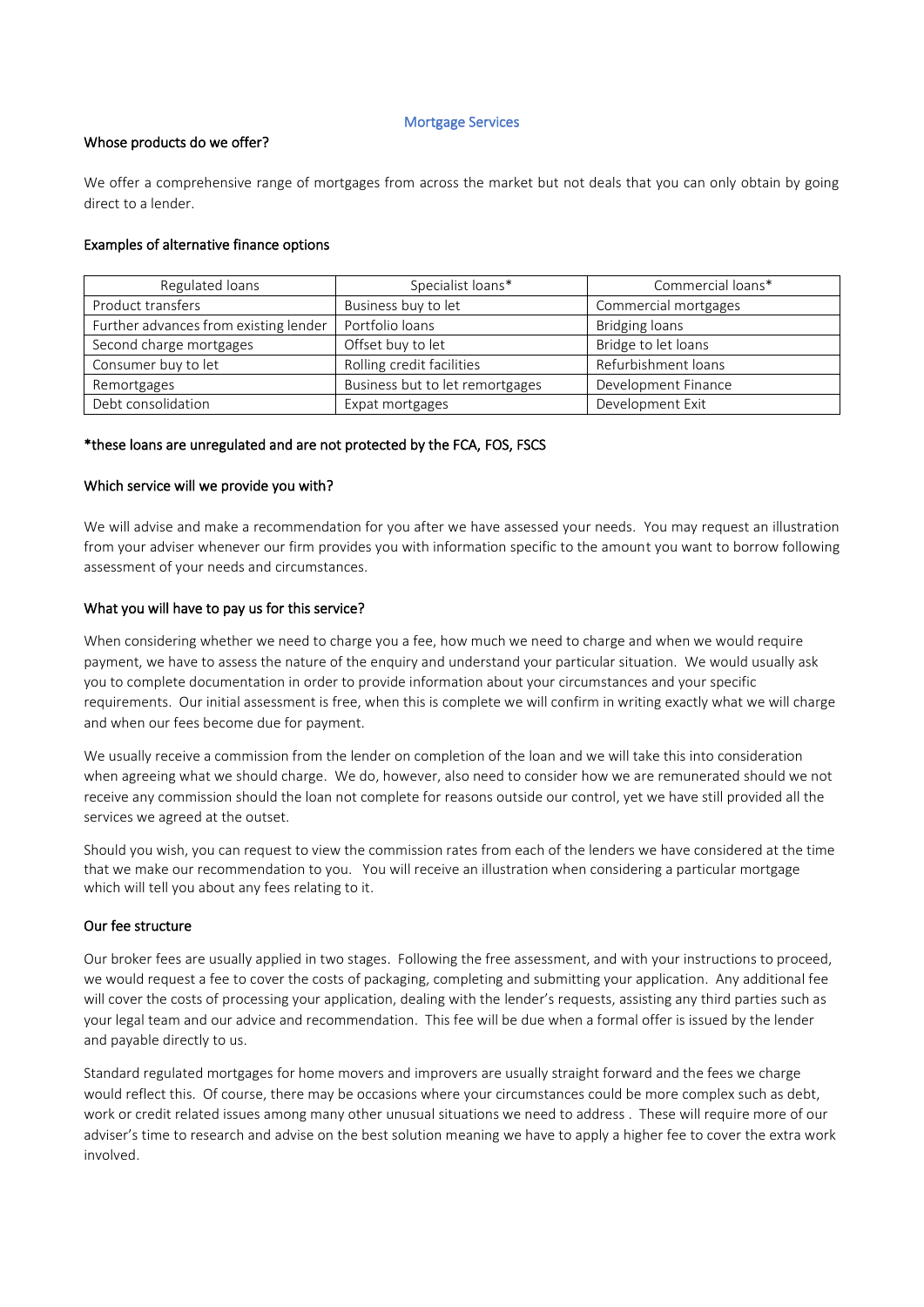We offer a whole range of specialist mortgages e.g. second charge, offset, consumer buy to let, expat, family assisted and more. We can also arrange unregulated loans\* such as business buy to let, commercial mortgages and bridging loans for individuals, businesses and portfolio landlords. These cases can often be complicated so we would need to carefully consider the levels of expertise and work required when setting the fees.

# \*these loans are unregulated and are not protected by the FCA, FOS, FSCS

| Type of mortgage   | Typical         | Typical        | <b>Notes</b>                        |
|--------------------|-----------------|----------------|-------------------------------------|
|                    | application fee | completion fee |                                     |
| Standard regulated | £295            | £500           | A completion fee may not be charged |
| or unregulated     |                 |                | if commission covers our costs      |
| Complex regulated  | £495            | £995           | A completion fee may not be charged |
| or unregulated     |                 |                | if commission covers our costs      |
| Commercial &       | £495            | £1500          | A completion fee may not be charged |
| bridging loans     |                 |                | if commission covers our costs      |

# Typical examples of what we will charge

For smaller loans below £100,000 where commission paid by the lender would not cover our costs or situations where we would not receive any commission, we may need to apply a minimum fee which would be £995.

Because we are a specialist broker and our services and advice are bespoke our application and completion fees can vary, however, our maximum fee will not exceed £5,000

Please note: Positive Property Finance Ltd trading as WP Property Finance are acting for you as a credit broker not a lender.

# Our refund policy

If, after we have assessed your needs, you have paid us a fee with a view to securing a decision in principle from a lender and, we fail to obtain that decision and we can't provide an alternative lender or arrangement that meets your requirements, we will refund your fee.

A decision in principle is not a mortgage offer. It may be granted by a lender, based on information requested by them in order to provide this to us and you. They may use a limited application form, carry out a credit search and their decision may be provided prior to a valuation carried out on the property. If the valuation does not meet their approval or further information comes to light causing the lender to decline to offer you a mortgage, we cannot be held responsible for that decision and we will be under no obligation to refund your fee in these circumstances.

## Non- investment and general insurance services.

## Non-investment and general insurance permissions

WP Property Finance is permitted to advise on and arrange (bring about) deals in non-investment and general insurance contracts. We are an insurance intermediary and act on behalf of clients and not insurers

## Which service will we provide you with?

We offer a personal recommendation on the basis of a fair and personal analysis of the market.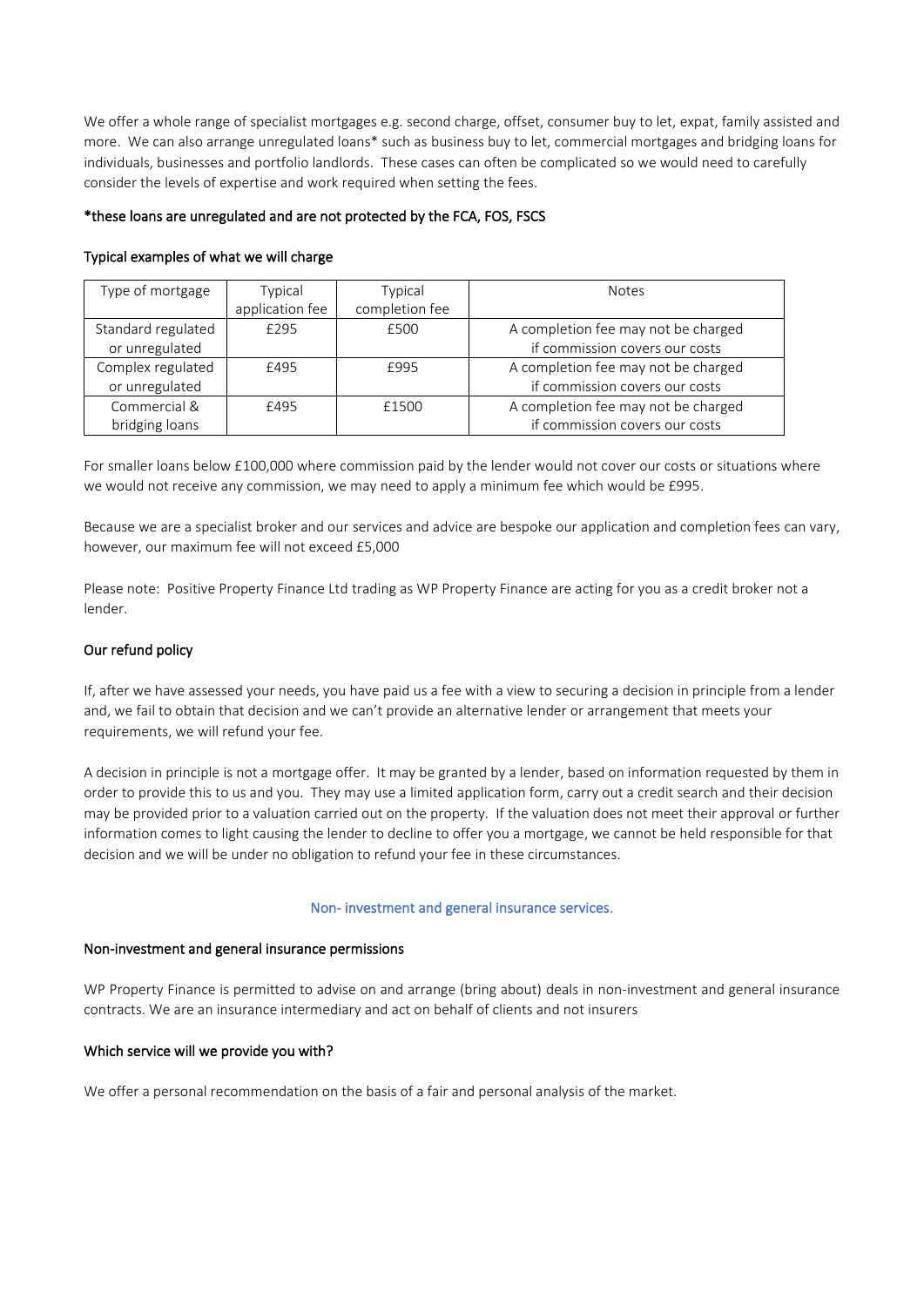## What will you have to pay us for this service?

No fee, we will be paid commission by the provider. You will receive a quotation which will tell you about any other fees relating to any particular insurance policy.

## Consumer Credit.

Where we provide advice to you in relation to consumer credit our fee for this would be charged at £95 per hour and we will seek your agreement before we start this work. We will inform you of the fee in writing using our standard fee agreement. Typically, we would spend 1 hour on such activities, meaning a fee of £95 would be payable.

## Important information

## Accounting to you.

We will forward any documents we receive in relation to business transacted to you as soon as practicable. Where there are a number of documents relating to a series of transactions, we would normally hold each document until the series is complete then forward them all to you.

# Conflicts of interest

We have a legal and regulatory obligation to take all appropriate steps to identify and to prevent or manage conflicts of interest from arising. In the event of any of our business interests or activities creating a potential conflict of interest we will ensure that we take all appropriate steps to manage the potential conflict by maintaining robust systems, controls and staff training. In the unlikely event that we are unable to prevent the potential conflict, we will fully disclose to you, the general nature and/or sources of conflicts of interest and the steps taken to mitigate those risks.

Further details of our conflict of interest policy are available upon request.

## Complaints.

If you wish to register a complaint, please contact us in writing at the address at the front of this agreement or telephone us on 01206 586580.

If you cannot settle your complaint with us, you may be entitled to refer it to the Financial Ombudsman Service. [http://www.financial-ombudsman.org.uk.](http://www.financial-ombudsman.org.uk/)

## Compensation arrangements.

We have briefly set out some information about the Financial Services Compensation Scheme (FSCS) below. If you would like further information about compensation scheme arrangements, details are available at [www.fscs.org.uk](http://www.fscs.org.uk/) or call 0800 678 1100.

Most of the products we advise on are covered by the Financial Services Compensation Scheme (FSCS). You may be entitled to compensation from the scheme if product providers, or we, cannot meet our obligations. This depends on the type of business and the circumstances of the claim.

The actual level of compensation you receive will depend on the basis of your claim. The Financial Services Compensation (FSCS) only pays compensation for financial loss. Compensation limits are per person, per firm, and per claim category (listed below).